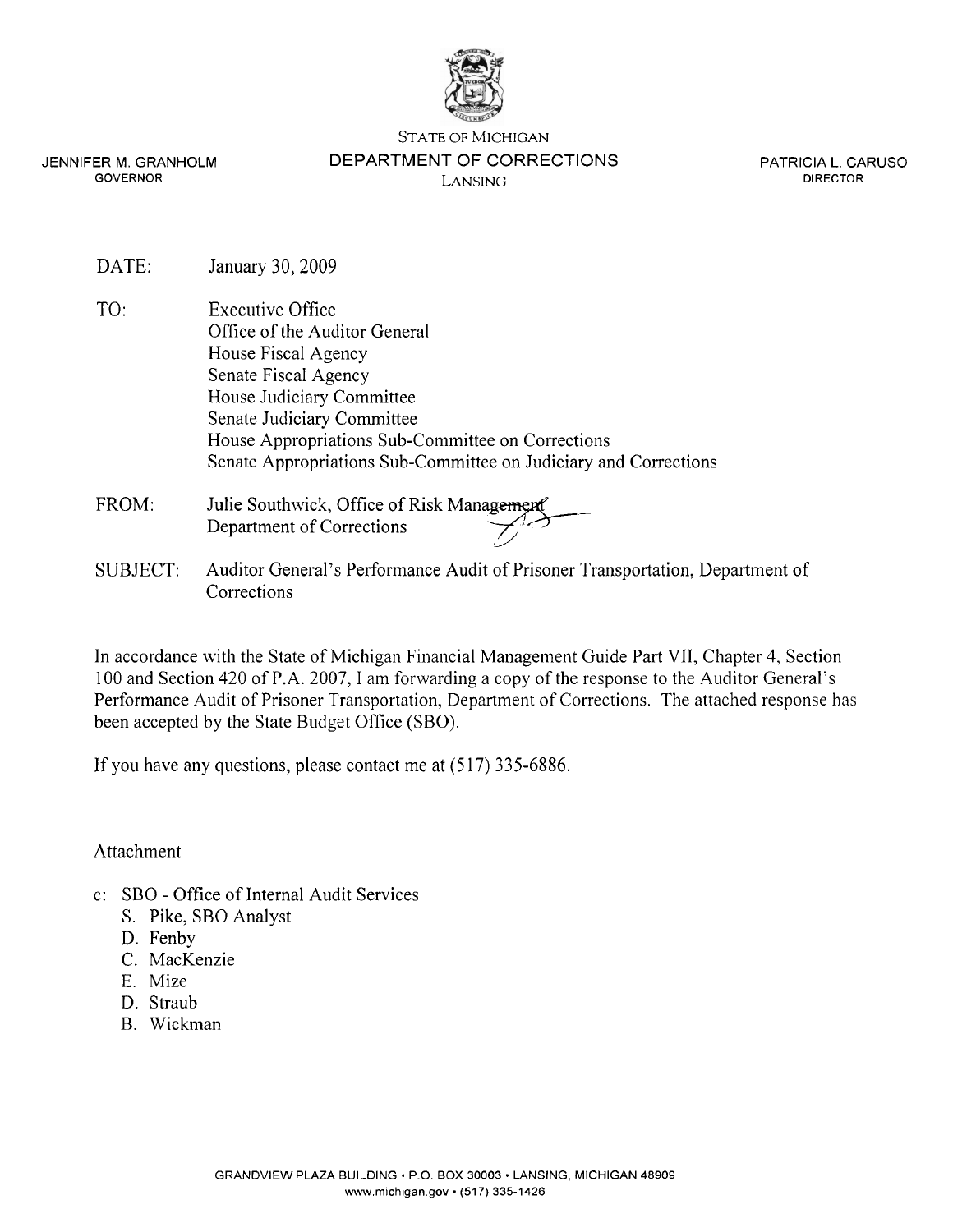

JENNIFER M. GRANHOLM GOVERNOR

STATE OF MICHIGAN DEPARTMENT OF CORRECTIONS LANSING

PATRICIA L. CARUSO DIRECTOR

January 26,2009

Mr. Bryan Weiler Support Services Division Office of State Budget George W. Romney Building 11 1 South Capitol, *5"'* Floor Lansing, MI 48913

Dear Mr. Weiler:

In accordance with the State of Michigan, Financial Management Guide, Part VII, attached please find a corrective action plan to address the recommendations contained within the Office of the Auditor General's audit of:

### Prisoner Transportation

Questions regarding the preliminary summary table or corrective action plans should be directed to Connie MacKenzie, internal audit liaison, at *(5* 17) 241 -7342.

Sincerely,

DEPARTMENT OF CORRECTIONS

Patricia L. Caruso, Director Attachment PC/22/cm

- c: D. Fenby
	- C. MacKenzie
	- E. Mize
	- D. Straub
	- B. Wickman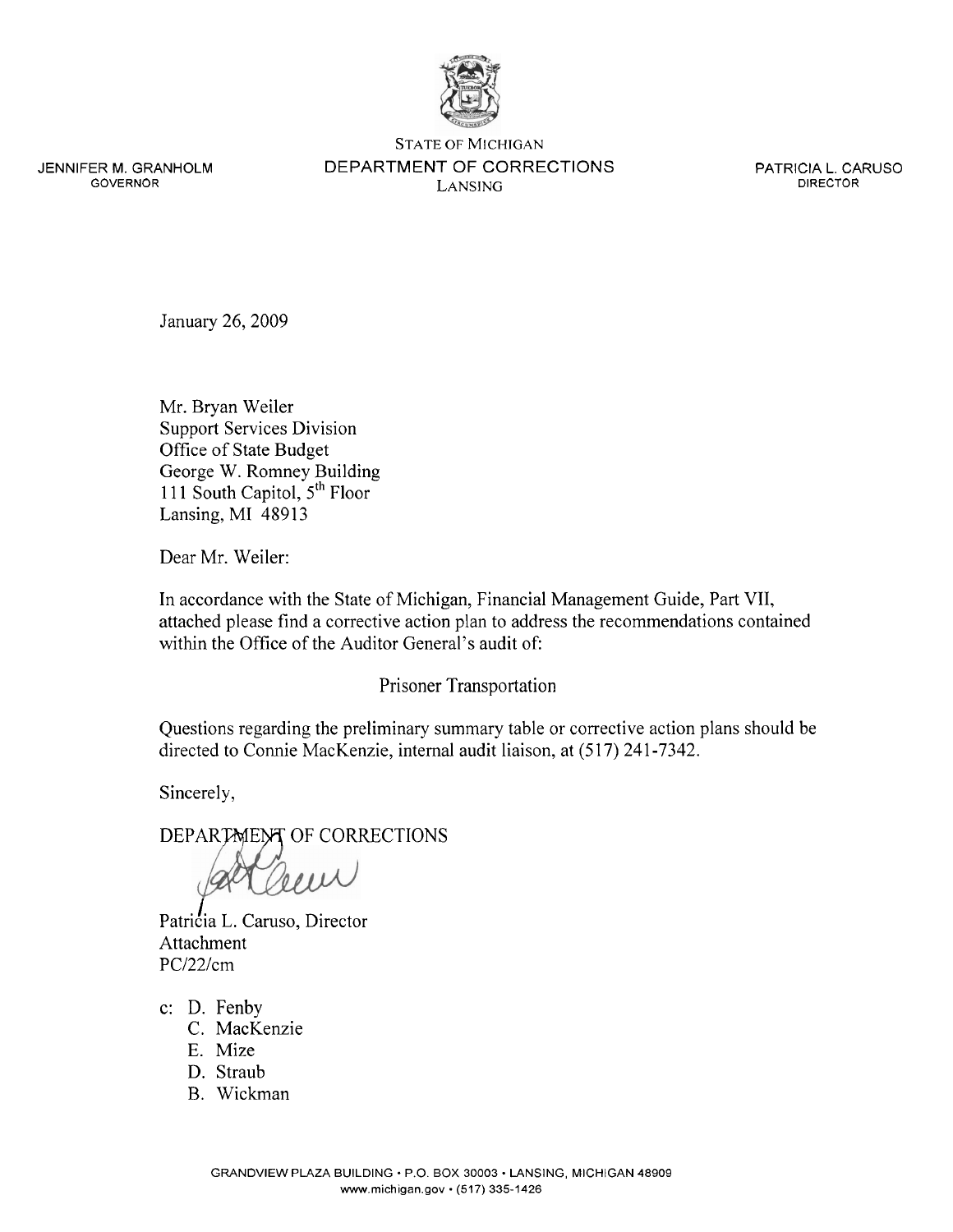## **Preliminary Response to the Performance Audit of the Prisoner Transportation**

## **Prisoner Transportation Department of Corrections Preliminary Summary of Agency Responses to Recommendations October 2004 through July 2008**

1. Findings/Recommendations MDOC complied with:

None

2. Findings/Recommendations MDOC will comply with by:

|                | 12/31/2009 |
|----------------|------------|
| 2              | 12/31/2009 |
| $\mathcal{E}$  | 12/31/2009 |
| $\overline{4}$ | 12/31/2011 |
| $\varsigma$    | 12/31/2009 |

3. **Findings/Recornrnendations** MDOC disagreed with:

None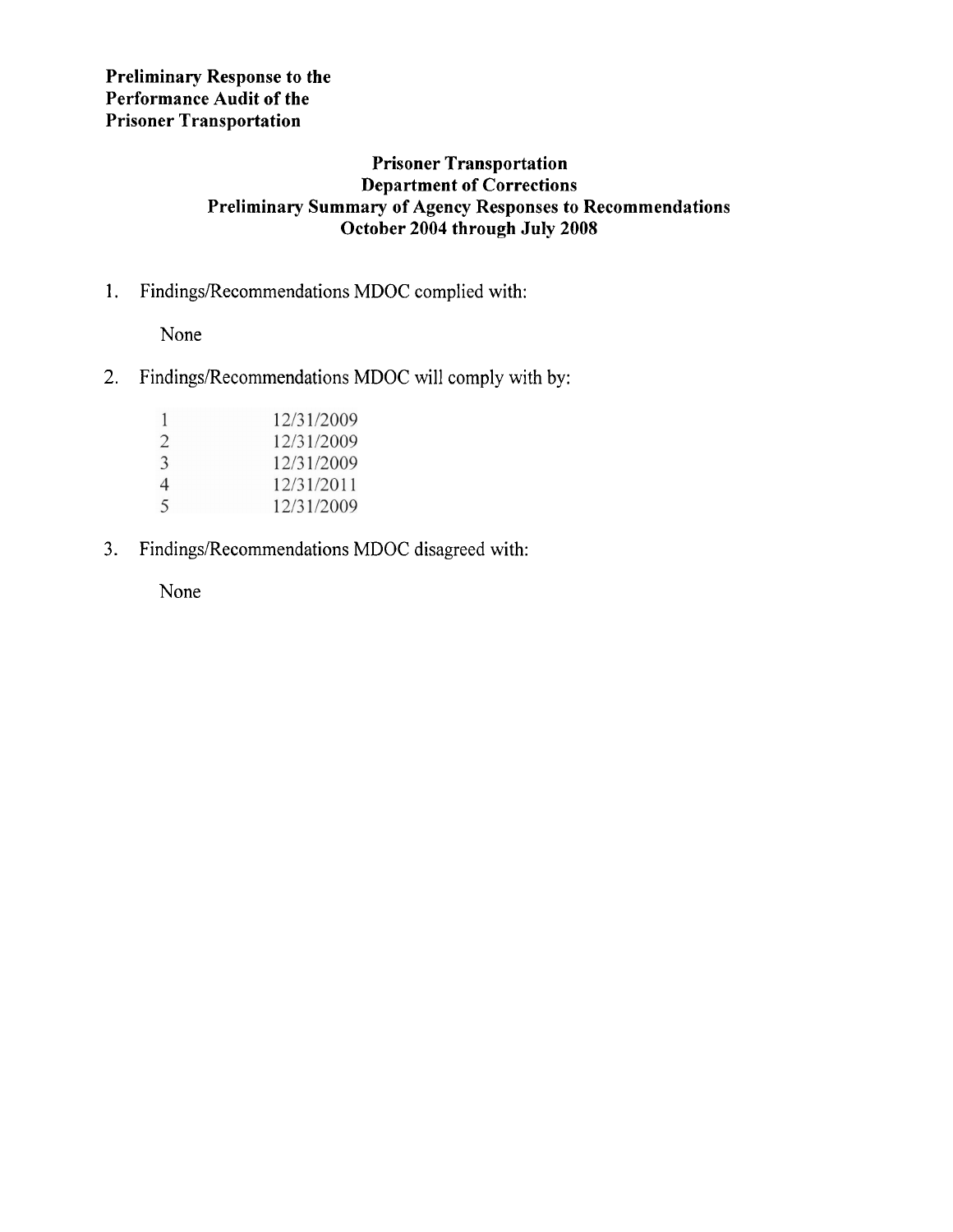## **1. Transportation Activity and Costs**

The auditors again recommended that DOC develop a standardized method to identify, account for, document and report prisoner transportation activity.

### *Agency Preliminary Response:*

*DOC agrees with the recommendation and has taken steps to comply. CFA is conducting a self audit to ensure that prisoner transportation vehicles and mileage are appropriately charged to prisoner transportation. The Bureau of Fiscal Management (BFM) has reminded facility business offices to ensure that vehicle costs and mileage are charged to proper accounts based on vehicle use. CFA has also taken steps to standardize monthly reporting of prisoner transportation activities performed by regional and facility transportation stafl CFA and BFM are also working together to establish a system to track prisoner transportation activity performed by facility custody officers. These reports will be analyzed by the transportation manager on a monthly basis.* 

*However regarding item a(3), DOC agrees in part. DOC tracks and monitors overtime earned by non-transportation officers to transport prisoners. This is done using the Statewide daily personnel reconciliation system which is tied to DOC's staffing relief factor and the State's Data Collection and Distribution System (DCDS). DOC will charge these overtime costs to the prisoner transportation appropriation line item beginning in fiscal year 2008-09. DOC is also piloting a system to track and monitor regular hours incurred by nontransportation officers to transport prisoners and to estimate the costs associated with these regular hours. If the pilot demonstrates that these costs are material and feasible to track and estimate, DOC will begin to charge these costs to the prisoner transportation appropriation line item.* 

# **2. Computerized Transportation System**

The auditors again recommended that DOC fully implement its computerized transportation system (TRATS) to prioritize, schedule, route, and coordinate its prisoner transportation services.

# *Agency Preliminary Response:*

*DOC agrees in part with the recommendation and is taking steps to improve the process for prioritizing, scheduling, routing, and coordinating prisoner transportation. DOC is in the process of contracting with a vendor to assist DOC in developing a logistics network strategy. This logistics network strategy may or may not include full implementation of TRATS. The focus of the strategy will be more comprehensive than only prisoner transportation and will look to increase efficiency in several areas of logistical management within the DOC.*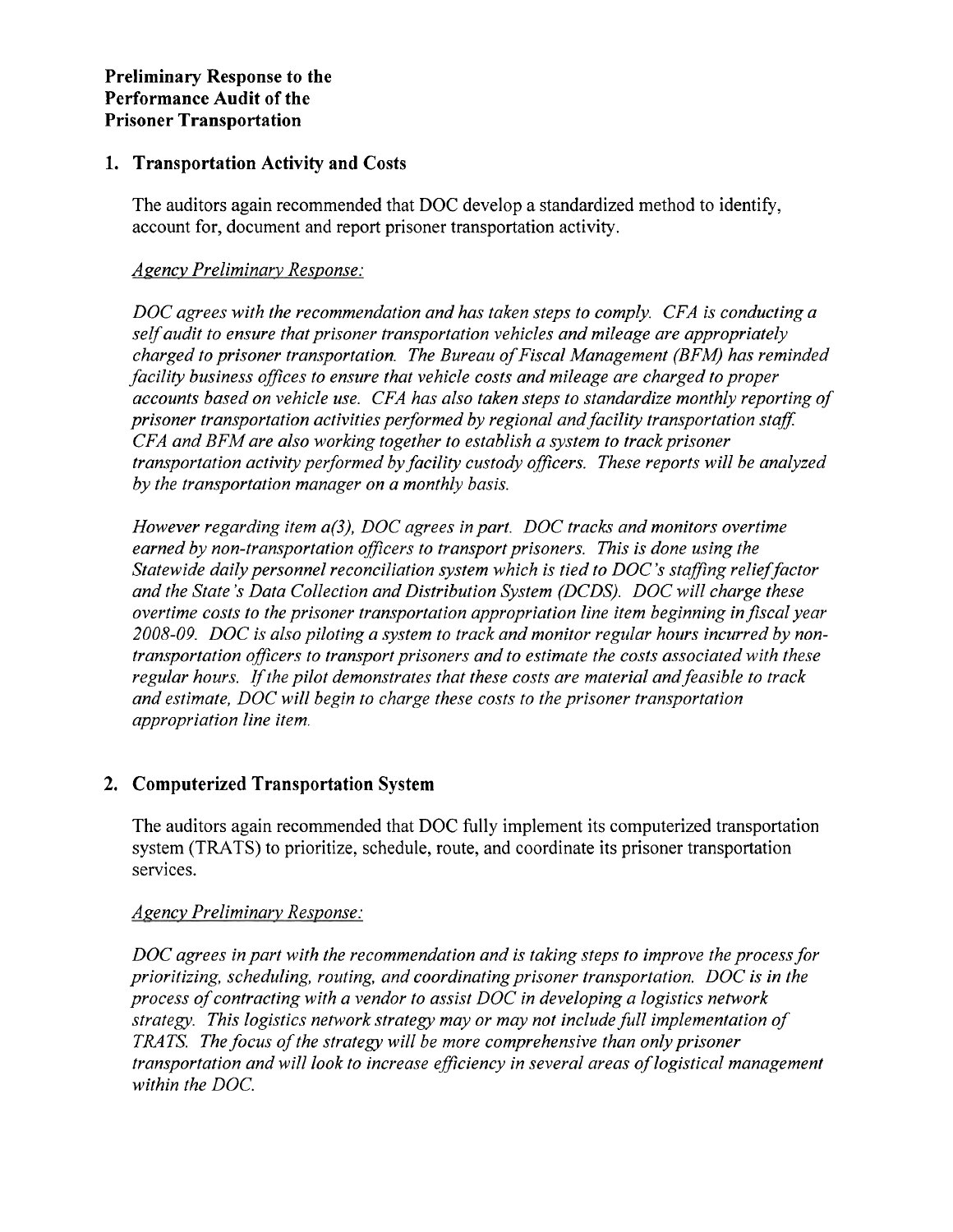*Aspart of a logistics network strategy, the DOC will transform its communication processes to allow facility transportation coordinators, medical schedulers, and records office stcgffto effectively prioritize and schedule prisoner transfers or appointments to allow better coordination of prisoner transports across multiple geographical areas. The communication processes will also allow prisoner transportation supervisors to efficiently schedule, route, and coordinate prisoner transportation runs across multiple geographical areas.* 

# **3. Centralized Coordination of Transportation Activity**

The auditors again recommended that DOC establish a central transportation coordinator, with the appropriate level of authority, to work with the regional transportation hubs, the individual facility transfer coordinators, and the medical and records office staff at each facility.

## *Agency Preliminary Response:*

*DOC agrees with the recommendation and has complied. DOC established and filled a fulltime central ofJice transportation manager position to provide additional resources toward improving prisoner transportation efficiency. The transportation manager has the authority and responsibility to monitor and make necessary changes to increase the efficiency of prisoner transportation and to work with the regional transportation hubs, facility transfer coordinators, and medical and records office staff in the coordination and scheduling of prisoner transportation activity.* 

*Regarding item b., agrees in part. Some regional CTOs already work flex schedules where they start working several hours before their normal shift starts and leave several hours before their normal shift ends to minimize overtime. DOC will monitor and review transportation activities and staffscheduling to determine and implement the most cost effective work schedules, including alternative work schedules as necessary, while complying with the provisions of the Michigan Corrections Organization (MCO) contract.* 

*Regarding facility transportation activify, facility transportation staff now report to regional szipervisors. In addition, CFA has established standardized transportation activity reports.* 

# **4. Video Conferencing**

The auditors recommended that DOC continue to seek the cooperation of the State Court Administrative Office (SCAO) and its medical service providers to fully use existing technology to conduct video court conferencing and medical evaluations.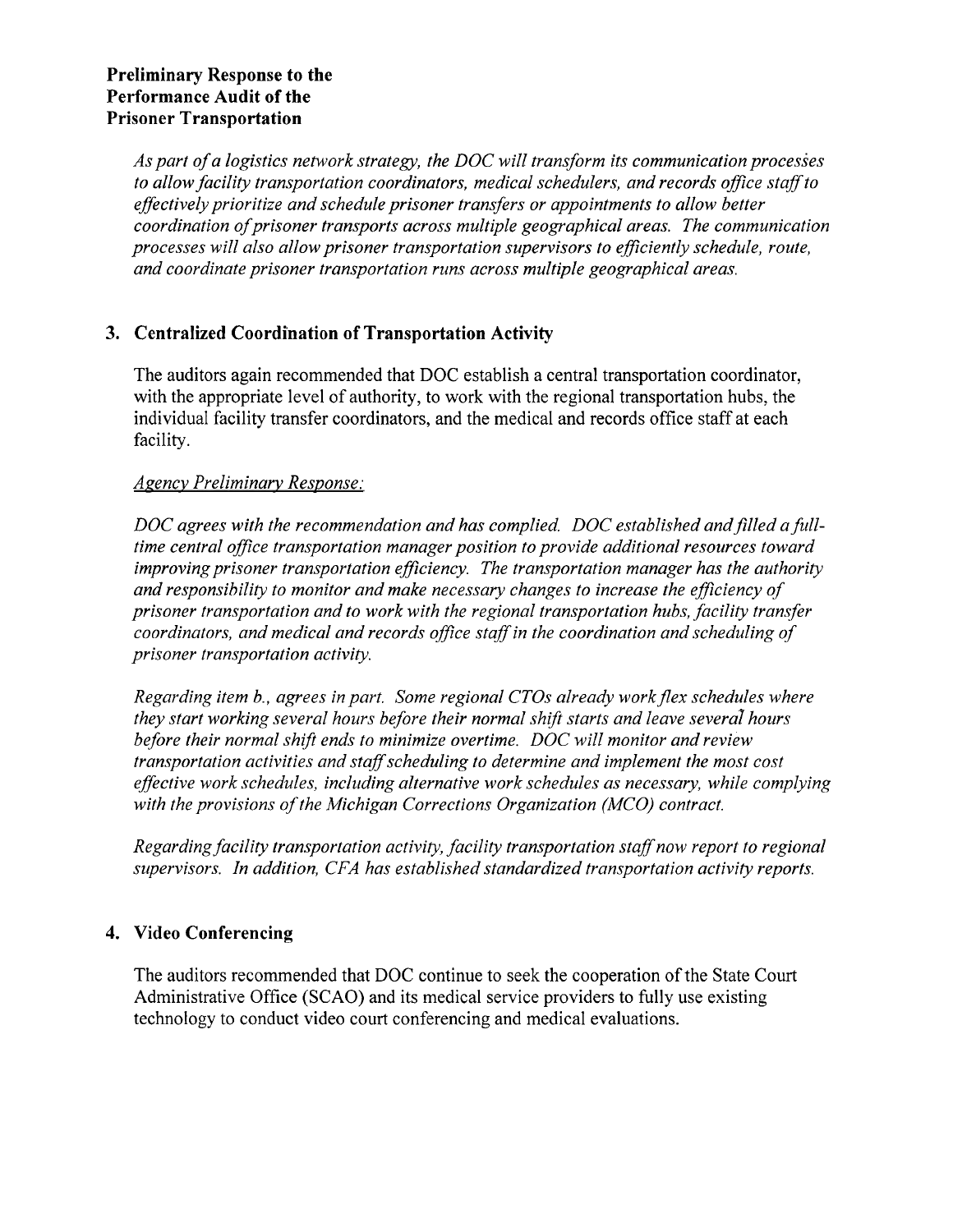### *Agency Preliminary Response:*

*DOC agrees with the recommendation and has been working with the SCAO and the courts to determine which courts have video equipment that is compatible with video conferencing industry standards. In cooperation with the Michigan Department of Information Technology, DOC has developed a method for courts with compatible equipment to connect*  with prison facilities utilizing Internet protocol for video traffic. Nine counties have been *certified for in-bound video traffic. In addition, there are a number of courts that are conducting video conference hearings using older Integrated Service Digital Network (ISDN) technology. SCAO has been assisting DOC by advocating the use of court videoconferencing and explaining the connectivity process to the courts. In addition, DOC will continue to work with legislators to establish incentives for counties to minimize transportation costs by using available technologies.* 

*It should be noted that DOC and the courts also used telephone conferencing 1,256 times between January and June 2008. The DOC will continue to use telephone conferencing whenever allowed by the courts.* 

*DOC has been using telemedicine since 1996. Currently, there are two subspecialties (nephrology and infectious disease) that are almost exclusively done using telemedicine because they are largely driven by laboratory results instead of physical exam findings. Dietary consults and emergency psychiatric evaluations have been increasingly done using telemedicine. DOC would like to clarify that physicians, not facilities, determine which cases can be seen through telemedicine. DOC is in the process of negotiating incentives for the managed care contractor to maximize the use of telemedicine. DOC has installed additional telemedicine units and performed upgrades in preparation for the new managed care contract. While the DOC currently averages 75 telemedicine encounters a month, this average will rise significantly when telemedicine is established in 12 subspecialties.* 

### **5. Implementation of Recommendations**

The auditors again recommended that DOC fully implement DOC's internal control assessment recommendations, DOC's transportation committee recommendations, and OAG audit report recommendations.

### *Agencv Preliminary Response:*

*DOC agrees in part with the recommendation. DOC has implemented and continues to make significant progress toward more fully implementing various internal and external* recommendations. DOC also continues to study various alternatives that are available to *increase the eflciency, effectiveness, and safety of prisoner transportation as recommendations contained within the internal and external assessments may not result in the most eflcient, effective, or safest solution.*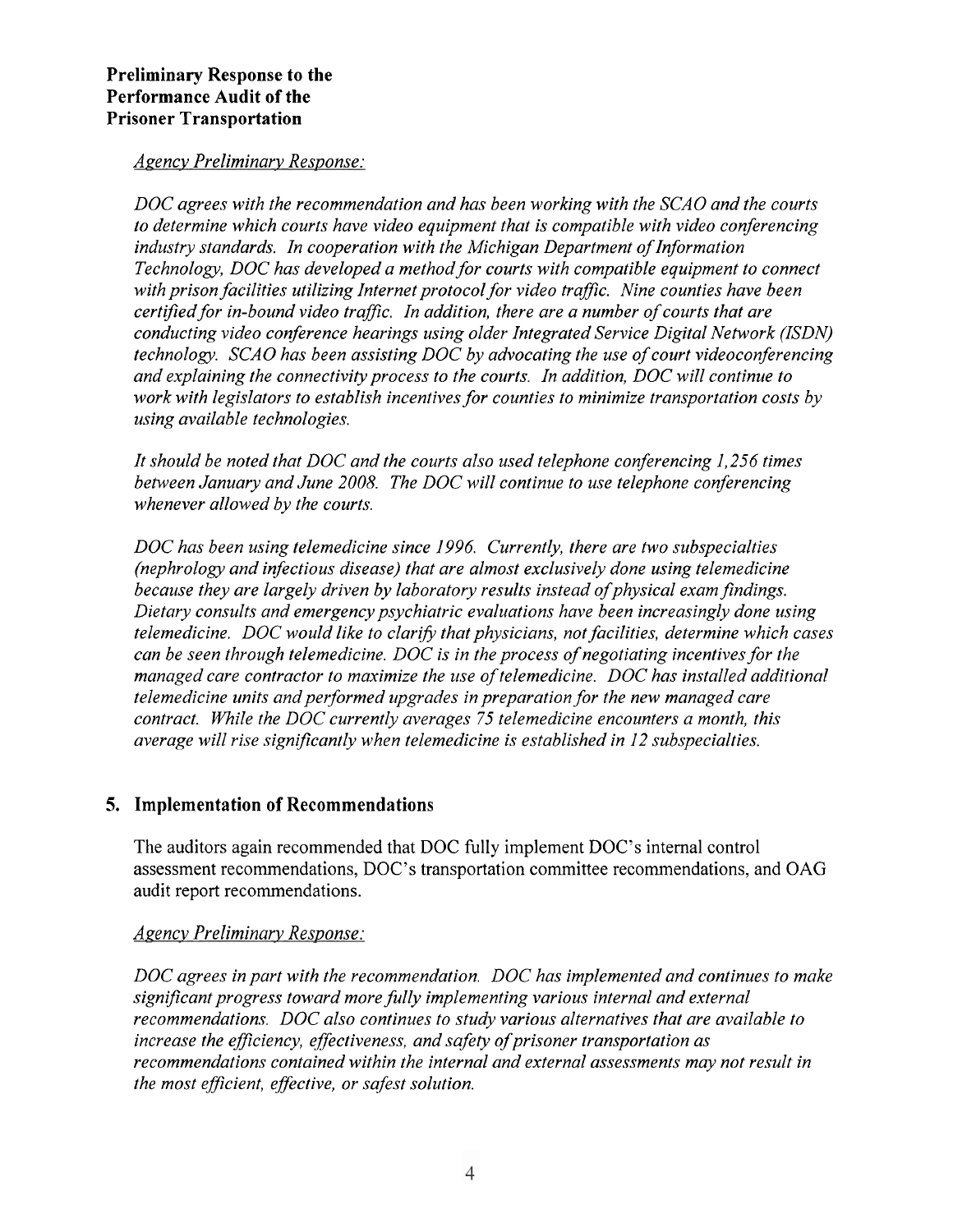### **Preliminary Response to the Performance Audit of the Prisoner Transportation**

*Examples of DOC's efforts to improve prisoner transportation in areas identified within the internal and external assessments include:* 

*-DOC established a statewide daily personnel reconciliation system to track compensatory time and overtime costs associated with various activities including prisoner transportation conducted by CTOs and non-transportation officers.* 

*-In October 2007, DOC placed all CTOs under central office authority which allows DOC to allocate CTO positions to regions and facilities where demand for such positions is the greatest, thus reducing overtime costs.* 

*-DOC is in the process of contracting with a vendor to assist DOC in developing a logistics network strategy. DOC continues to research a global positioning system and central seat reservation system as a long-term strategy to manage prisoner transportation.* 

*-In October 2008, DOC filled a full-time central office transportation manager position. The transportation manager will focus on improving prisoner transportation eflciency.* 

*-DOC added on call services that allow nurses and custody staff at all facilities to contact an on-call doctor prior to transporting prisoners to emergency rooms (ER). This resulted in approximately 20 less ER runs per month. DOC also established some local urgent care centers, which reduced ER runs. In addition, DOC resumed stafing some third shifrs with nurses, which also reduced some ER runs.* 

*-DOC is in the process of negotiating a new managed health care contract that will require all specialty services to be within 30 miles of the facility when possible. DOC is also in the process of negotiating incentives for the managed health care contractor to maximize the use of telemedicine. This will reduce transportation costs associated with off-site medical appointments.* 

*-DOC has assigned an employee to work with SCAO, the courts, DOC's managed health care contractor, and DOC facilities on a full-time basis to increase the use of court telephone and videoconferencing and telemedicine.* 

*-DOC established multiple staging areas to house prisoners overnight thereby eliminating lengthy transportation runs which cause overtime. DOC also established additional staging areas where transportation units can meet and turn their assigned prisoners over to another transportation unit who completes the trip.* 

*-DOC continues to align facilities in close proximity to one another with one controlling facility to better organize and manage transportation activities related to court and medical appointments.* 

*-DOC continues to establish reporting of facility/complex transportation schedules to regional transportation supervisors daily for purposes of coordinating planned runs.*